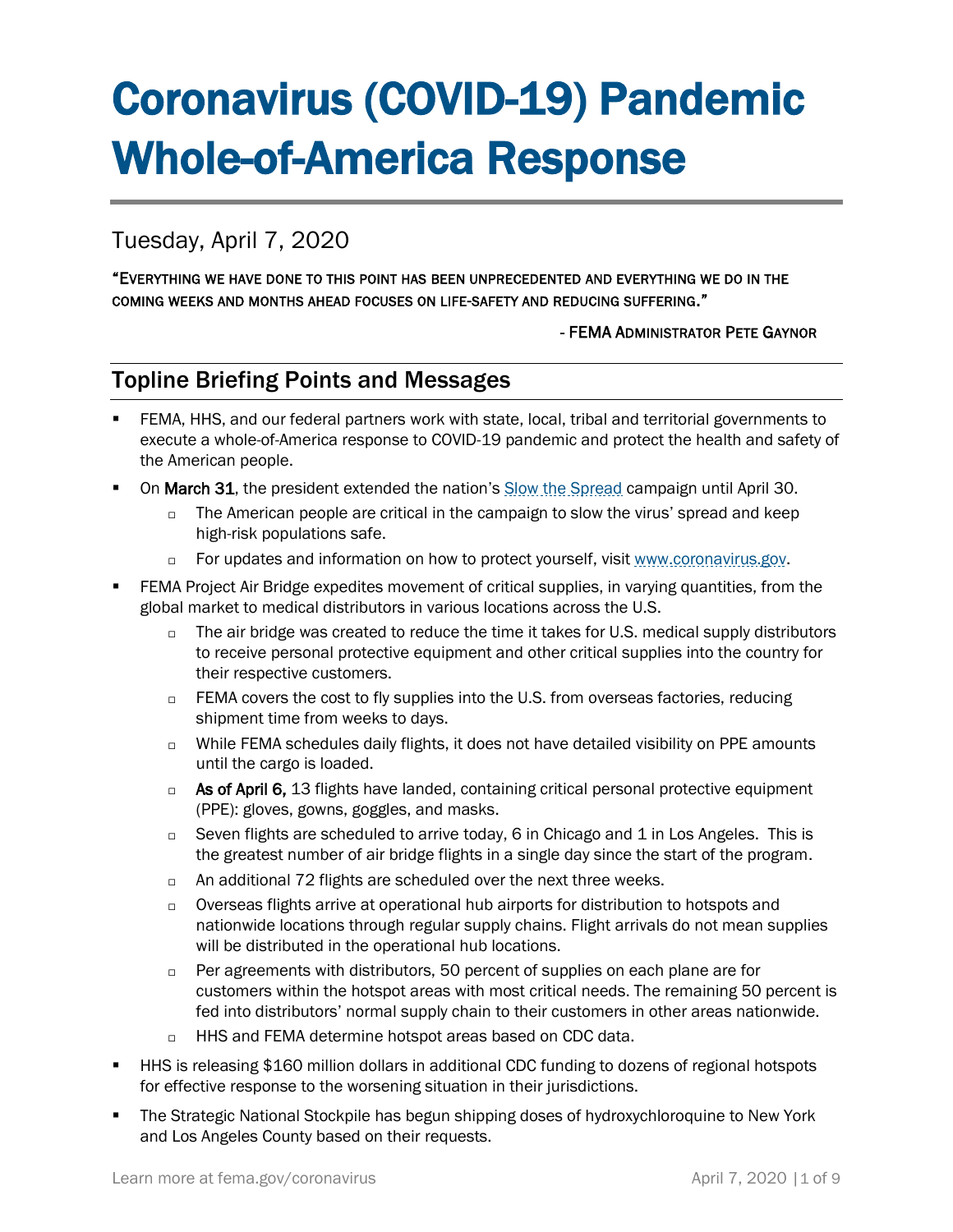- Considering both scarcity of ventilators in the Strategic National Stockpile (SNS) and current capacity of the private sector to meet demand, the federal government has adopted a process to manage federal ventilator resources to ensure the right amount of ventilators are shipped to the to the right states to manage the immediate crisis.
	- $\Box$  The federal government has 8,644 total ventilators available: 8,044 in the Strategic National Stockpile; 600 from the Department of Defense.
- **EXECT AS OF April 6, FEMA and HHS have provided or are currently shipping, 8,920 ventilators from the** Strategic National Stockpile (SNS) and the Defense Department to: Alaska (60), California (170), Connecticut (50), Florida (200), Georgia (150), Guam (30), Illinois (600), Louisiana (350), Maryland (120), Massachusetts (100), Michigan (700), New Jersey (1,350), New York (4,400), Oregon (140), and Washington (500).
	- Governor Brown of Oregon sent the state's 140 ventilators directly to New York; and,
	- Governor Inslee of Washington is returning 400 of the state's 500 ventilators to the SNS to be deployed to areas of greatest need.
	- Governor Newsom of California is sending 500 state-owned ventilators to medical hotspots across the country through Emergency Management Assistance Compacts (EMAC).
	- Additional allocations in process include a 250-bed Federal Medical Station and a Public Health strike team for Michigan; and a 250-bed Federal Medical Station for the Metro D.C. area.
- Forty states, four territories and 24 tribes have issued stay-at-home orders.

## FEMA and HHS Response

- On March 13, President Trump declared a nationwide emergency pursuant to Stafford Act
	- $\Box$  50 states, the District of Columbia, five territories, and 23 tribes work directly with FEMA
	- $\Box$  A tribal government may choose to be a subrecipient under a state that has chosen to be a recipient of FEMA assistance, or choose to be a direct recipient of FEMA.
	- □ FEMA activated all 10 Regional Response Coordination Centers to support ongoing response efforts across the country. Emergency operations centers in all states and territories are activated.
- 50 states and territories have been approved for major disaster declarations to assist with additional needs identified.
	- Alabama, Arizona, Arkansas, California, Colorado, Connecticut, Delaware, Florida, Georgia, Hawaii, Illinois, Indiana, Iowa, Kansas, Kentucky, Louisiana, New Jersey, New York, North Carolina, Maine, Maryland, Massachusetts, Michigan, Mississippi, Missouri, Montana, New Hampshire, New Mexico, Nebraska, Nevada, North Dakota, Ohio, Oklahoma, Oregon, Pennsylvania, Rhode Island, South Carolina, South Dakota, Tennessee, Texas, Utah, Virginia, West Virginia, Washington and Wisconsin, as well as Washington, D.C., the Commonwealth of Puerto Rico, and the territories of Guam, the Northern Mariana Islands and the U.S. Virgin Islands.
- FEMA obligated \$4.3 billion in support of COVID-19 efforts. This week, major obligations include:
	- $\Box$  \$35 million for Tennessee for facility assessments and construction support of alternate medical care facilities.
	- $\Box$  \$29 million for Maryland for site assessment and build of alternate care sites.
	- $\Box$  \$60 million to Washington, D.C. to acquire PPE decontamination equipment.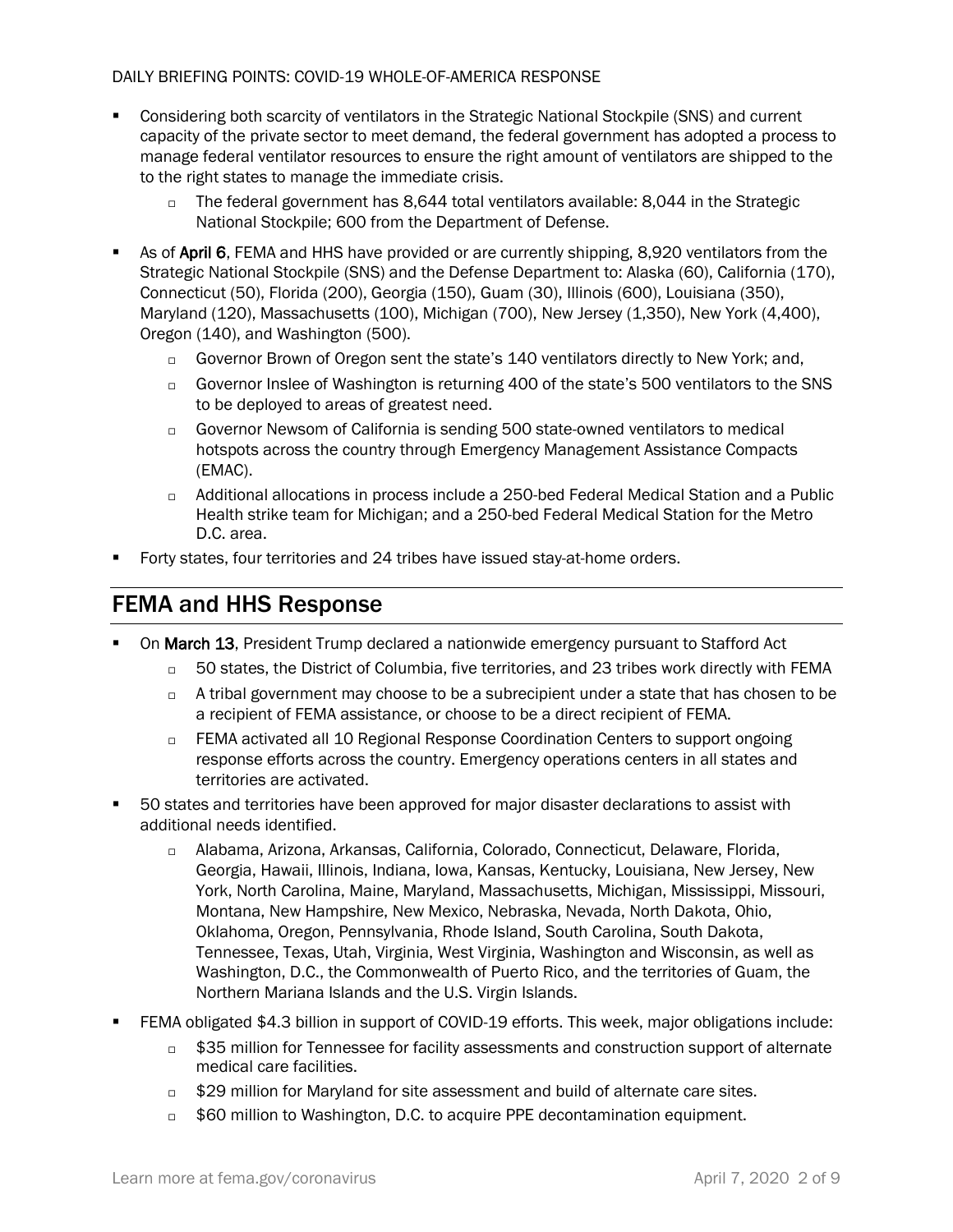- $\Box$  \$54 million to Illinois to provide facility assessments and construction to address medical facility shortages.
- **500 million to New York to provide equipment, supplies and temporary staff.**
- To date, 95 CDC, state, and local public health labs and other laboratories have tested more than 1.79 million samples.
- FEMA/HHS are delivering supplies and ventilators using its logistics supply chain management system to procure and track commodities to supplement state and tribal purchases.
	- $\Box$  As of April 7, FEMA and HHS have coordinated the delivery of or are currently shipping: 38.8 million N95 respirators, 31.6 million surgical masks, 5.2 million face shields, 4.7 million surgical gowns, 42 million gloves, 144,000 coveralls, 8,920 ventilators and 8,450 federal medical station beds.
	- □ FEMA issued a [request for quotation](https://beta.sam.gov/opp/3e05e664e606486ca34d1a41b47ff0ff/view) on March 26, for vendors who have medical equipment and supplies to sell to the agency. The RFQ can be found on [www.sam.gov.](http://www.sam.gov/)
	- $\Box$  On March 21, HHS awarded contracts to five companies to purchase approximately 600 million N95 respirators over the next 18 months.
- The FEMA/HHS Supply Chain Stabilization Task Force increases supply of medical supplies and equipment to front line healthcare workers.
	- □ Supply is executed through a four-pronged approach: Preservation, Acceleration, Expansion, and Allocation, to rapidly increase supply today and expand domestic production of medical supplies and equipment to increase supply long-term.
	- $\Box$  As of April 5, the FEMA/HHS Supply Chain Stabilization Task Force is validating responses from 11 manufacturers to identify viable supply sources for additional PPE.
- Any needs that cannot be met by the state or tribe are sent to the respective FEMA regional office, and, then, directed to the National Response Coordination Center (NRCC) for fulfillment.
- **Emergency managers and public health officials must continue to report on the following data to** FEMA and HHS:
	- □ Total medical/ hospital beds;
	- □ Total acute care (ICU) beds;
	- **Normal occupancy;**
	- □ Predicted surge occupancy; and
	- $\Box$  Number of ventilators available in your state.
- **On April 3, CDC** launched [COVIDView,](https://www.cdc.gov/coronavirus/2019-ncov/covid-data/covidview.html) a weekly report that summarizes and interprets key indicators from a number of existing surveillance systems.
- **On March 24, HHS announced \$250 million in grants from the Administration for Community** Living to help states, territories and tribes provide meals to older adults.
- **EXTERN 19 amonglem and THS awarded \$100 million to address screening and testing needs, acquire medical supplies** and boost telehealth capacity.
- **■** HHS identified [\\$80 million dollars specifically for tribes,](https://www.hhs.gov/about/news/2020/03/20/hhs-announces-upcoming-action-to-provide-funding-to-tribes-for-covid-19-response.html) tribal organizations, and tribal health service providers.
- CDC released [personal protective equipment optimization strategies](https://www.cdc.gov/coronavirus/2019-ncov/hcp/ppe-strategy/index.html) for healthcare providers to optimize resources, deal with limited resources, and make contingency plans or alternative strategies when supplies are limited.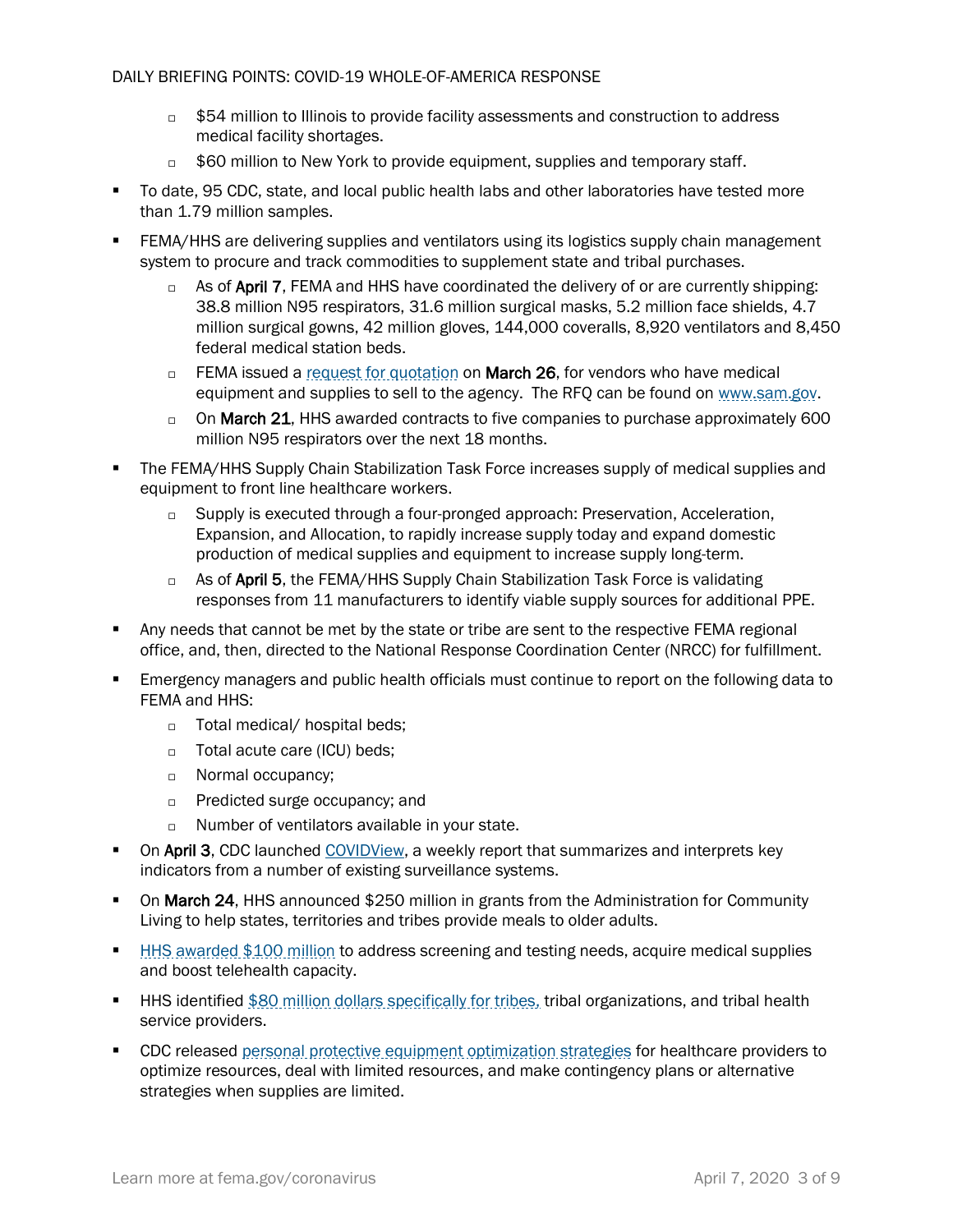- **On March 27, CDC** issued a [Global Level 3 Travel Health Notice,](https://wwwnc.cdc.gov/travel/notices/warning/coronavirus-global) advising travelers to avoid all nonessential international travel. [Travelers returning from international destinations](https://www.cdc.gov/coronavirus/2019-ncov/travelers/after-travel-precautions.html) should stay home for a period of 14 days after returning to the U.S., monitor their health, and practice social distancing.
	- $\Box$  On March 17, CDC issued a Level 3 [Travel Health Notice for cruise ship travel.](https://wwwnc.cdc.gov/travel/notices/warning/coronavirus-cruise-ship) CDC recommends that all people defer travel on cruise ships, including river cruises, worldwide.
- The U.S. Public Health Service deployed more than 1,500 officers in support of nation-wide efforts to mitigate the virus' potential spread.
- The Food and Drug Administration approved a Phase-3 clinical trial using a rheumatoid arthritis drug for treatment of severe COVID-19 pneumonia.
- **On March 28, the FDA issued an Emergency Use [Authorization \(EUA\)](https://www.fda.gov/emergency-preparedness-and-response/mcm-legal-regulatory-and-policy-framework/emergency-use-authorization#covidtherapeutics) to allow hydroxychloroquine** sulfate and chloroquine phosphate products donated to the Strategic National Stockpile to be distributed and used for certain hospitalized patients with COVID-19.
- **FDA has granted 30 Emergency Use Authorizations of commercially available diagnostic tests,** including one antibody test to be used in hospital laboratories.
- National Institutes of Allergy and Infectious Diseases mobilized a rapid research response to quickly develop effective COVID-19 countermeasures, including diagnostics, vaccines, and treatments.
- As of April 6, 66 agencies across 24 states, the District of Columbia, one tribe and one U.S. territory have sent: 135 text messages via the Wireless Emergency Alert system; 36 messages to broadcast stations via the Emergency Alert System.
- **In response to undue financial hardships concerns, FEMA National Flood Insurance Program** increased the grace period from 30 to 120 days for policies expiring between February 13 and June 15.
- FEMA maintains a Rumor Control page on FEMA.gov to help American public distinguish between rumors and facts regarding COVID-19 response. The public can help control the spread of rumors by sharing [fema.gov/coronavirus.](https://www.fema.gov/coronavirus-rumor-control)
- **EEMA** has information on how public and private sector can help. For more information, visit [fema.gov.](file:///C:/Users/mtaglie1/Desktop/fema.gov/coronavirus/how-to-help)

# FEMA Response Capacity

- FEMA currently has 2,593 employees supporting COVID-19 pandemic response out of a total 20,550 agency employees ready to respond to other emergencies should they occur.
- **•** While responding to COVID-19, FEMA maintains its readiness to respond to spring flooding, severe weather, and the 2020 hurricane season.
	- $\Box$  The agency has developed a series of online trainings to expand the cross-training of its workforce and build additional capacity.
	- □ FEMA can activate the Department of Homeland Security Surge Capacity Force, composed of federal employees from DHS and other agencies.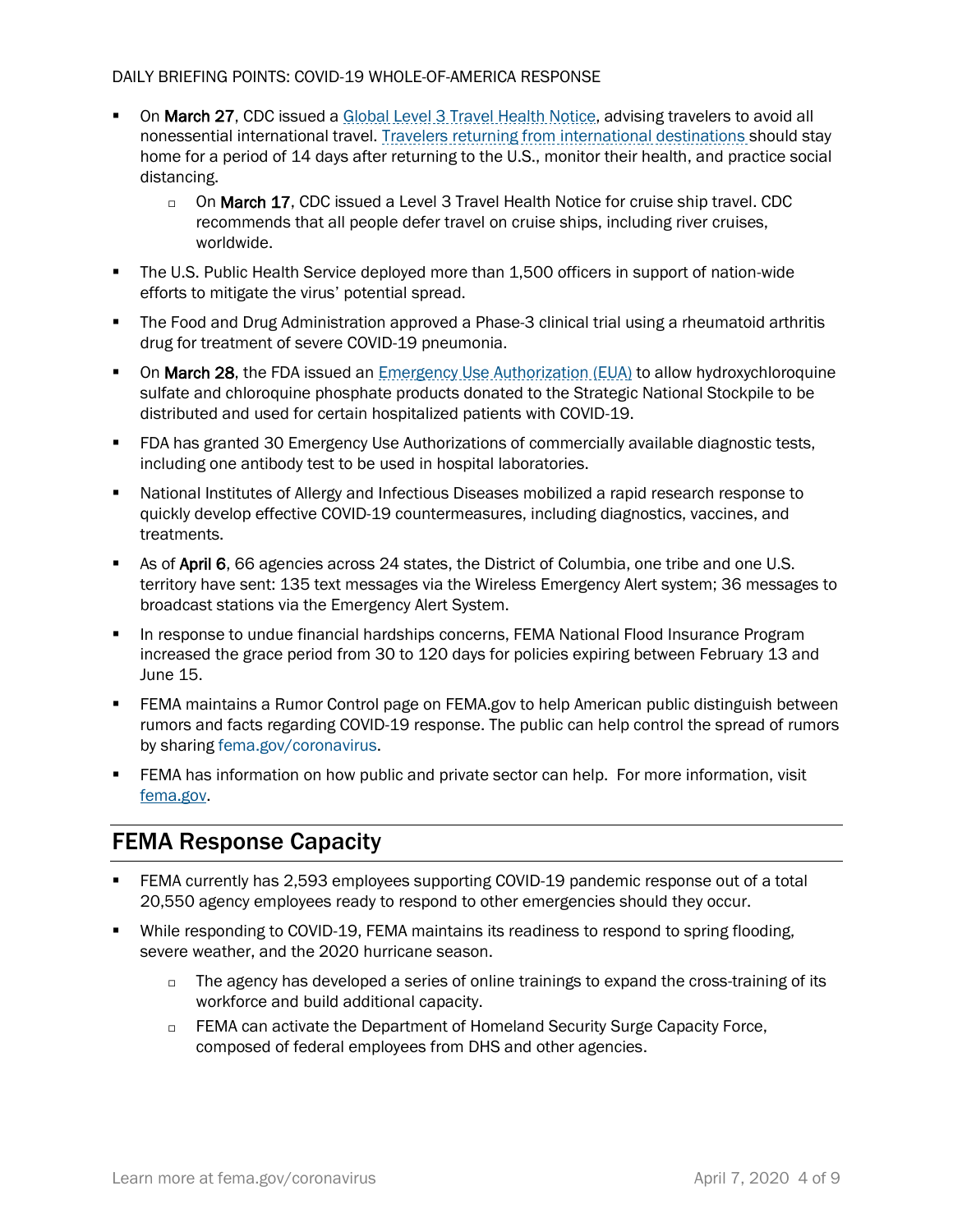# Strategic National Stockpile

- FEMA planning assumptions acknowledged that the Strategic National Stockpile alone could not fulfill all requirements at state and tribal levels.
	- □ H.R. 748, "the Coronavirus Aid, Relief, and Economic Security Act" (CARES Act) allocates \$27 billion for vaccine development, to include \$16 billion designated to replenish the SNS.
- Under joint direction of FEMA and HHS, the SNS is in the process of deploying remaining personal protective equipment in its inventory.
	- □ Shipments are being sent nationwide with prioritization given to areas in greatest need.

## CDC Public Guidance

- Following state, tribal, and local officials' instructions to stay at home is an important way to help. Social distancing not only protects you, but it protects the people you care about.
	- $\Box$  [COVID-19 spreads](https://www.cdc.gov/coronavirus/2019-ncov/prepare/prevention.html) between people who are in close contact with one another-that's why the CDC recommends staying at least 6 feet away from other people.
	- $\Box$  Staying home and limiting your interactions with people can break the chain of transmission and halt the spread of this new virus.
	- $\Box$  Wearing a cloth face mask in public is recommended when safe social distancing is difficult to maintain.
	- $\Box$  People who are infected but do not have symptoms likely play an important role in the spread of COVID-19.
- Recent studies indicate that the virus can be spread by people before they develop symptoms (pre-symptomatic) or people who never develop symptoms (asymptomatic).
	- $\Box$  CDC [recent article](https://www.cdc.gov/mmwr/volumes/69/wr/mm6912e1.htm) about an outbreak in a skilled nursing facility in King County, Washington, underscores the importance of social distancing to break the train of COVID-19 transmission, especially when there is spread from people who have no symptoms.
- CDC has [recommendations](https://www.cdc.gov/coronavirus/2019-ncov/prepare/managing-stress-anxiety.html) for things you can do to support anxiety and stress management

# CDC Respirator Guidance

- CDC recognizes that—when N95 respirators are running low—crisis capacity or alternate [strategies to optimize the supply of respirators](https://www.cdc.gov/coronavirus/2019-ncov/hcp/respirators-strategy/index.html) in healthcare settings may be considered.
	- $\Box$  These strategies to conserve supply would come after the use of conventional and contingency capacity strategies.
	- $\Box$  These measures may include respirator use approved under international standards, similar to NIOSH-approved N95 respirators.
	- $\Box$  CDC has not approved methods to decontaminate disposable respirators prior to reuse.

# Hydroxychloroquine/Chloroquine

- HHS continues to speed the development of therapies derived from human blood that have the potential to lessen the severity or shorten the length of the illness.
- **FDA issued fact sheets [Emergency Use Authorization of hydroxychloroquine sulfate](https://www.fda.gov/media/136537/download) and** [Emergency Use Authorization of chloroquine phosphate](https://www.fda.gov/media/136535/download) to treat certain hospitalized patients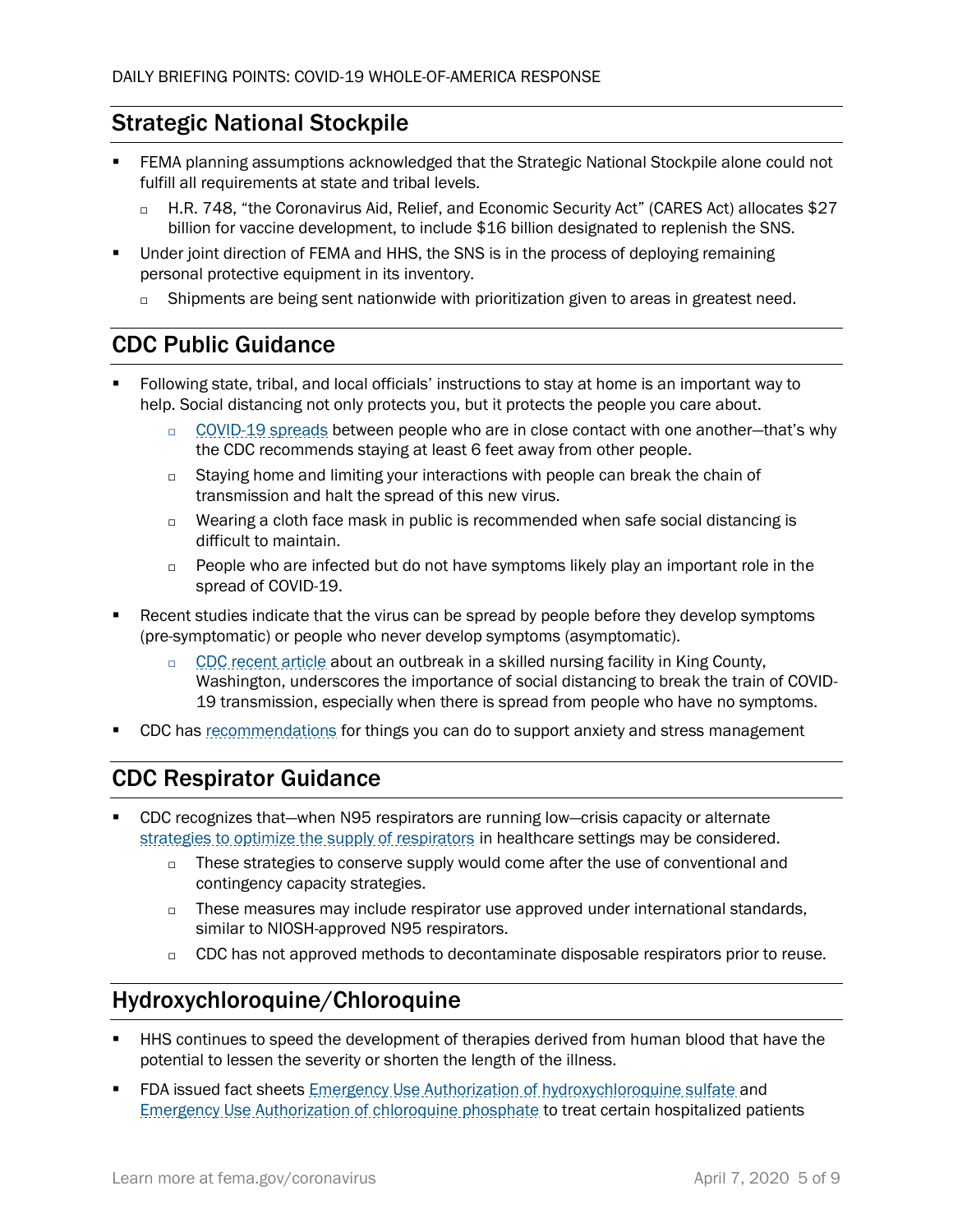- $\Box$  Hydroxychloroquine sulfate and chloroquine phosphate are oral prescription drugs approved to treat malaria and other diseases but both drugs have shown activity in laboratory studies against coronaviruses, including SARS-CoV-2 (the virus that causes COVID-19) and anecdotal reports suggest that these drugs may offer some benefit in the treatment of hospitalized COVID-19 patients.
- [HHS accepted](https://www.hhs.gov/about/news/2020/03/29/hhs-accepts-donations-of-medicine-to-strategic-national-stockpile-as-possible-treatments-for-covid-19-patients.html) 30 million doses of hydroxychloroquine sulfate donated by Sandoz and one million doses of chloroquine phosphate donated by Bayer Pharmaceuticals for possible use in treating patients hospitalized with COVID-19 or for use in clinical trials.

## FDA Ventilator Guidance

- On March 24, the FDA issued an [Emergency Use Authorization \(EUA\) for Ventilators,](https://www.fda.gov/medical-devices/emergency-situations-medical-devices/emergency-use-authorizations#covid19ventilators) which allows anesthesia gas machines and positive pressure breathing devices to be modified for use as ventilators.
	- $\Box$  Assists health care personnel on how to use other ventilators like CPAP devices for sleep apnea, with COVID-19 patients in respiratory distress, as well as on shelf life of existing ventilators.
- FDA provides information for manufacturers on adding production lines or alternative sites, like automobile manufacturers, for making more ventilators during COVID-19 pandemic.

#### National Guard Activation Under Title 32

- On March 22, President Trump directed the Secretary of Defense to permit full federal reimbursement, by FEMA, for some states' use of their National Guard forces.
	- □ Federally funded under Title 32, governors command their National Guard forces, enabling states to use the additional resources to meet missions necessary in the COVID-19 response.
	- □ Each state's National Guard is still under the authority of the governor, while working in concert with the Department of Defense.
- The President will consider Title 32 requests from states and territories based on the following:
	- $\Box$  A state or territory must have been approved for a Major Disaster or have submitted a Major Disaster Declaration request to FEMA for review.
	- $\Box$  The state or territory must have activated the lesser of 500 individuals or 2 percent of National Guard personnel in the state or territory in response to COVID-19.
	- □ Requests for reimbursement through Title 32 status must be submitted to the FEMA Administrator via the FEMA Regional Administrator, identifying specific emergency support functions the National Guard will carry out for COVID-19 support in accordance with the Stafford Act.
	- $\Box$  The President has approved 25 requests: California, Connecticut, Florida, Georgia, Guam, Hawaii, Illinois, Indiana, Louisiana, Massachusetts, Maryland, Michigan, Missouri, New Hampshire, New Jersey, New Mexico, New York, Ohio, Puerto Rico, Rhode Island, Tennessee, Texas, Washington, Washington, D.C., and the U.S. Virgin Islands.
	- $\Box$  Twenty-three requests are pending approval of federal support for use of National Guard personnel in a Title 32 duty status.
- For those states and territories that are approved under these criteria, FEMA will execute a fully reimbursable mission assignment to the Department of Defense, including reimbursement for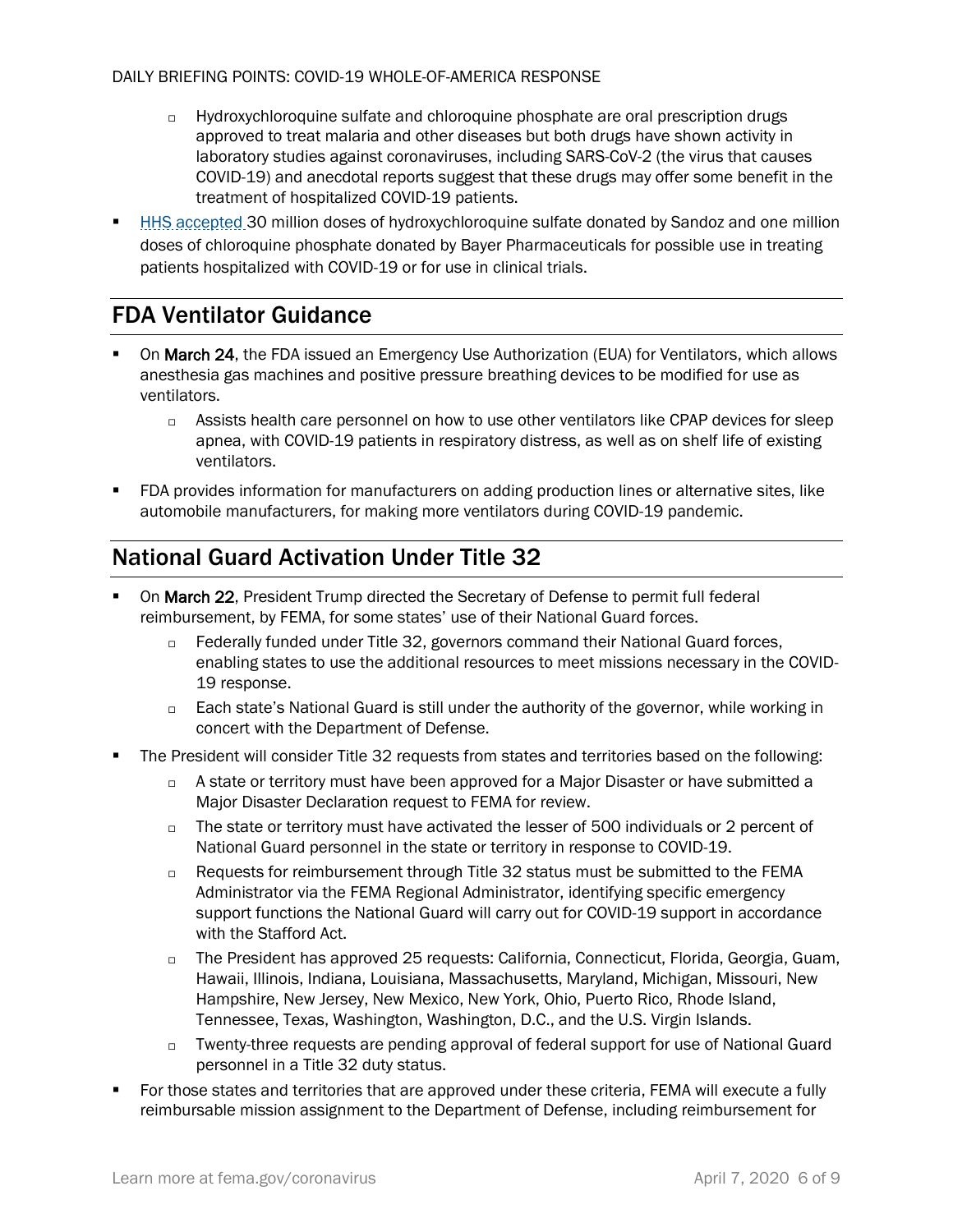pay and allowances of National Guard personnel serving in a Title 32 duty status in fulfillment of the FEMA mission assignment.

- $\Box$  Pursuant to this approval, the federal government will fund 100 percent of the cost share for 30 days from the date of the authorizing Presidential Memorandum.
- $\Box$  The Administration will continue to work with states approved for 100 percent cost share to assess whether an extension of this level of support is needed.

## Community-Based Testing Sites

- Community-Based Testing Sites (CBTS) are integral to enable states, local public health systems and healthcare systems to stop the spread of COVID-19 in their communities.
	- □ To date, federal Community-Based Testing Sites (CBTS) across 12 states have screened more than 64,000 individuals.
- FEMA/HHS Community-Based Testing Sites (CBTS) Task Force is working with states that have federally supported CBTS locations to transition these sites to become state managed by this Friday, April 10.
	- $\Box$  The federal government is poised to ensure states are fully supported until they are ready to take over management of the CBTS program. After transition, states can choose to source testing kits and supplies through their standard ordering process or to request assistance from their FEMA Region.
	- □ States may also seek majority reimbursement for eligible expenses associated with running their sites through FEMA's Public Assistance program.
	- $\Box$  11 have transitioned to state-managed facilities and 3 have been closed as determined by the states.
- Federal officials and the U.S. Public Health Service work closely with state, local, and private sector partners to bolster testing capabilities and supplies.
	- $\Box$  It is critical to test healthcare facility workers and first responders who are concerned that they may have been exposed to COVID-19, because they need to know their status as soon as possible in order to prevent infecting individuals in their care.
	- □ People without symptoms or known exposure to COVID-19 should not be tested.

## Defense Production Act

- On April 2, President Trump invoked the Defense Production Act to increase ventilator production. The order directed the supply of materials to make ventilators to six companies.
- On March 18, President Trump issued an **Executive Order outlining use of the Defense** Production Act (DPA) in response to COVID-19 and supplementing Executive [Order 13603,](https://www.govinfo.gov/content/pkg/FR-2012-03-22/pdf/2012-7019.pdf) which delegates DPA authority to federal agencies.
	- $\Box$  The order provides federal departments with the authority to take actions implementing the DPA, if and as necessary.
- On March 27, President Trump directed the Secretary of Health and Human Services to use Defense Production Act authorities to require General Motors to accept, perform and prioritize federal contracts for ventilators.
	- $\Box$  The invocation of the DPA demonstrates that the President will not hesitate to use the full authority of the federal government to combat this crisis.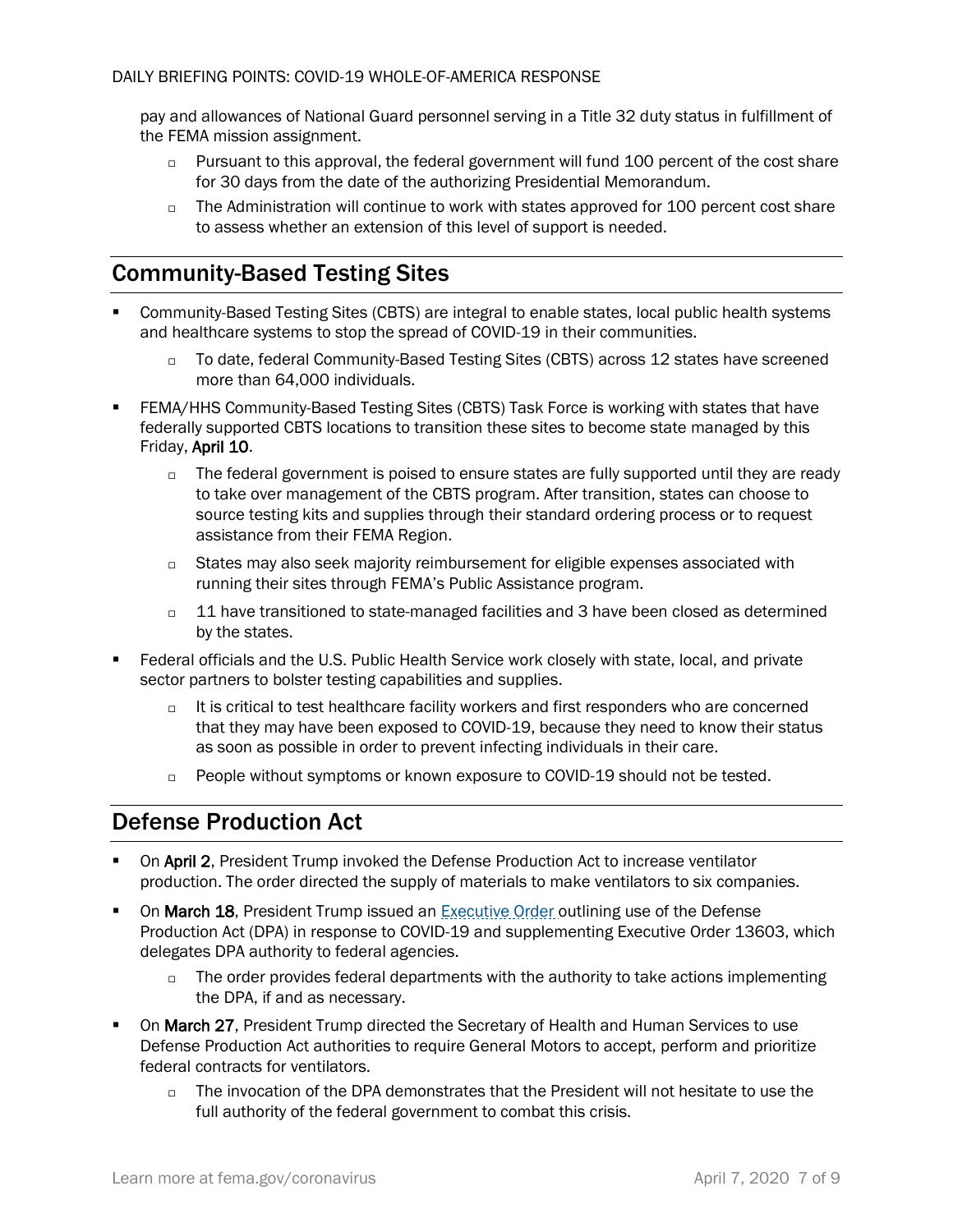- $\Box$  There continues to be an outpouring of support from the private sector, which has limited the need to use DPA.
- On March 27, the President signed an [Executive Order](https://www.whitehouse.gov/presidential-actions/eo-delegating-additional-authority-dpa-respect-health-medical-resources-respond-spread-covid-19/) on March 27 which clarifies and updates Presidential delegations to federal agencies under the Defense Production Act (DPA).
	- $\Box$  For the purposes of COVID-19 response, the EO delegates a number of DPA authorities jointly to the Secretary of Health and Human Services (HHS) and the Secretary of Homeland Security (DHS).
	- $\Box$  The EO also assigns the Assistant to the President for Trade and Manufacturing Policy (Peter Navarro) as the National Defense Production Act Policy Coordinator.

#### Other Federal Response

- On March 27, President Trump signed the CARES Act into law, allocating \$2 trillion.
- The National Guard is activated in 32 states, with over than 12,300 National Guard troops, to provide medical testing, assessments, logistics, planning and liaison support.
- **On April 3**, the [Small Business Administration Paycheck Protection Program](https://www.sba.gov/funding-programs/loans/coronavirus-relief-options/paycheck-protection-program-ppp) offered nearly \$350 billion in loans to small businesses.
	- □ More than 17,500 loans valued at over \$5.4 billion were approved on first day of the Paycheck Protection Program.
	- $\Box$  If an employer maintains their workforce, the SBA will forgive the portion of the loan used to cover the first eight weeks of payroll and certain other expenses.
	- $\Box$  In addition to its traditional loan programs, the SBA is also providing Economic Injury Disaster Loans and forgiveness for up to six months of new and existing loans.
- As of April 6, the U.S. Coast Guard is monitoring one cruise ship scheduled to arrive in Hawaii on April 13 to refuel and continue to a port on the West Coast. There are 125 passengers and 368 crew members aboard.
	- $\Box$  The Coast Guard continues to coordinate medical evacuations of COVID related critically ill crew members from cruise ships in and around Florida ports.
- **On March 28, the Office of Personnel Management Announced the COVID-19 Surge Response** Program to post rotational opportunities for federal employees to support response.
- **On March 28, the Centers for Medicare and Medicaid Services sent a letter to the nation's** hospitals requesting status of bed capacity and supplies data to HHS/CDC National Healthcare Safety Network (NHSN) COVID-19 Patient Impact and Hospital Capacity Module.
- **On March 28, DHS Cybersecurity and Infrastructure Security Agency (CISA) published updated** [guidance on essential critical infrastructure workers](https://www.cisa.gov/identifying-critical-infrastructure-during-covid-19) during COVID-19 response.
- **On March 24, the Department of Justice created [a national task force](https://www.justice.gov/file/1262776/download) to actively look for and act** on hoarding and price gouging.
	- □ The task force is a result of the [March 23 Executive Order](https://www.whitehouse.gov/presidential-actions/executive-order-preventing-hoarding-health-medical-resources-respond-spread-covid-19/) and HHS determination under the Defense Production Act that certain personal protective equipment (PPE) and medical supplies are scarce.
- American Red Cross is continuing to seek blood and convalescent plasma donations
	- $\Box$  People who have fully recovered from COVID-19 have antibodies in their plasma that can attack the virus.